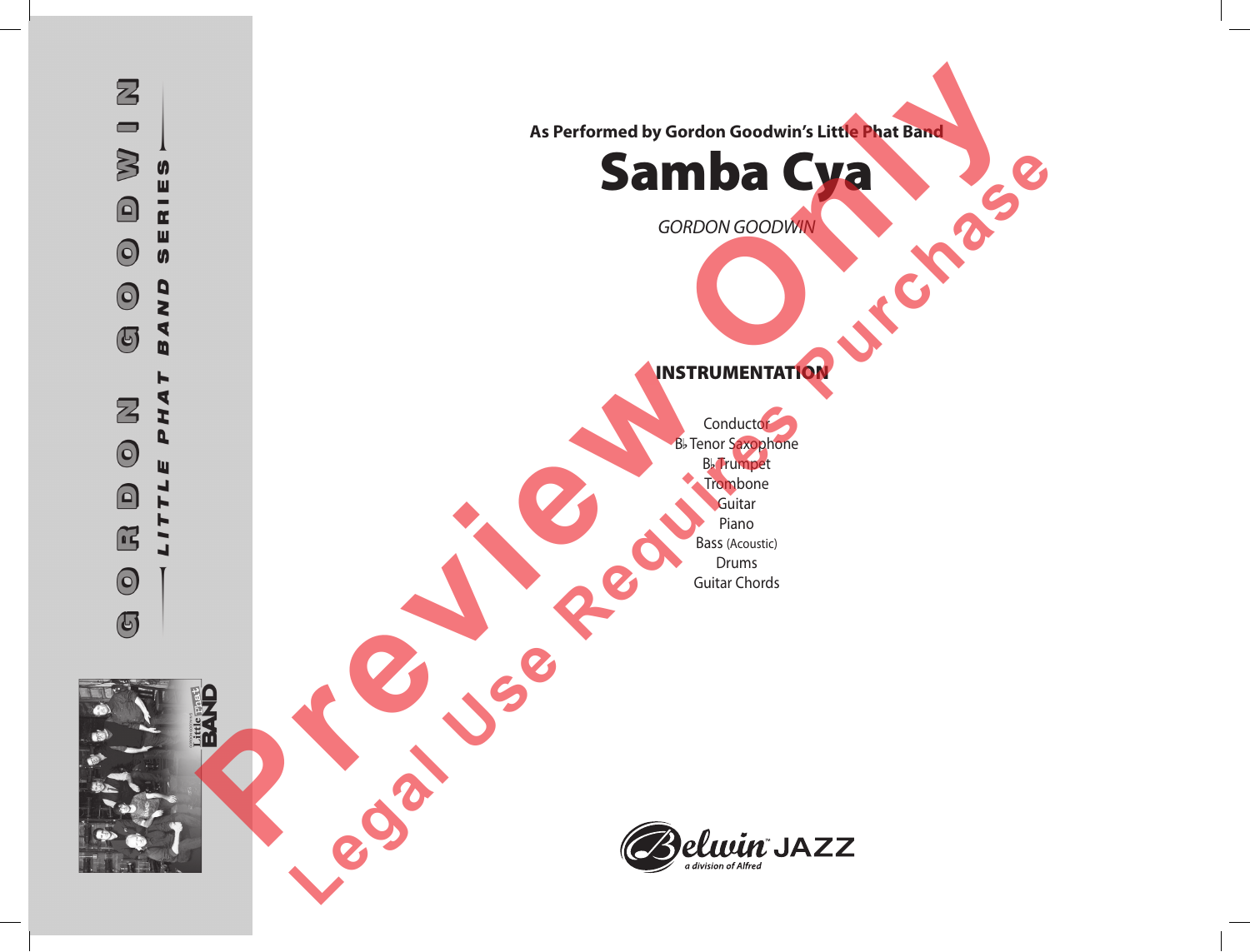## **NOTES TO THE CONDUCTOR**

A few years ago, I made the decision to terminate a business relationship that had gone bad, and I wrote this driving samba to commemorate the occasion.

And, no, I am not going to reveal who it was . . . so stop asking. I will reveal that I think the samba is the absolute most fun groove to play, especially on a song with cool chord changes, driving syncopation, and a hooky melody. Just like this one!

I don't generally spend much time complimenting my own songs (I usually get sick of them pretty quickly), but I must say, this one seems to be aging pretty well.

The piano and quitar start things out with a rhythmic figure that sets the stage for the song. The syncopated rhythm of that figure contrasts well against the more sustained melody that the horns play at m. 10. All three horns are written in prime unison—with all three instruments in the same register—and it can be a beautiful sound, as long as the horns remember to blend. The trombone has the most delicate job, since he or she is playing in the upper register, but that sound gives the overall one a nice roundness and takes the edge off the trumpet and tenor sax. NOTES TO THE CONDUCTOR<br>
the scenain<br>
photo to second which was a robust source of institution of inspiration and learning for instant and learning for inspiration of inspiration and learning the companies and the preview o **Legal Use Conservant Conservant Conservant Conservant Conservant Conservant Conservant Conservant Conservant Conservant Conservant Conservant Conservant Conservant Conservant Conservant Conservant Conservant Conservant Co** 

The bridge of the song in m. 24 finds the horns with a busier figure. They will need to shift gears and nail down the time so that it doesn't get behind. When playing sixteenth-note-based music like this, it is important that you feel the sixteenthnote subdivisions in your body, even as you play longer sustained phrases. Listen to the rhythm section and lock in!

The piano and guitar have more written figures as the chart progresses, as in m. 25 and m. 29—don't blow these off, as they are compositionally important! The rhythm section will be cooking along by now, but please keep the volume under control. Keep the groove simmering at a nice  $\frac{1}{2}$  until you get to the *crescendo* at m. 55 and then hit full volume at m. 58.

There is sometimes a temptation to ramp the intensity way up when playing Latin grooves, but the samba is very well represented at lower volumes in which subtleties can emerge. And then, when you do get loud, like at the end of this chart, it is even more effective. The chord changes on this song move around a bit, but once you get an understanding of the structure, they are great fun to play over!

I hope you have a great time with "Samba Cya"!

—Gordon Goodwin

## Gordon Goodwi

Gordon Goodwin started composing at the age of three. No masterpieces at that time, but he kept at it and wrote his first big band chart at age 13. It was good enough to convince him that he could possibly keep doing this. Flash cut 20 years later and Gordon is working in Hollywood, writing for television and film, playing sessions on keyboards and woodwinds, and working with artists like Ray Charles, Christina Aguilera, Johnny Mathis, Toni Braxton, John Williams, Natalie Cole, David Foster, Sarah Vaughan, Mel Torme, Brian McKnight, and Quincy Jones, to name a few. Goodwin's cinematic scoring and orchestration craft can be heard on such films as *The Sorcerer's Apprentice*, *Escape to Witch Mountain*, *Get Smart*, *Glory Road*, *National Treasure*, *The Incredibles*, *Remember the Titans*, *Armageddon*, *The Majestic*, *Con Air*, *Gone In 60 Seconds*, *Enemy of the State*, *Star Trek Nemesis*, and even the classic cult film *Attack of the Killer Tomatoes*.

In 2000, Goodwin formed The Big Phat Band, an eighteen piece jazz ensemble, which quickly gained a reputation as one of the most exciting large jazz ensembles on the planet. To date, the BPB has released five records, *Swingin' For The Fences* (2000), *XXL* (2003), *The Phat Pack* (2006), *Act Your Age* (2008), and *That's How We Roll* (2011). The albums have featured state-ofthe-art guest artists like Arturo Sandoval, Eddie Daniels, Take 6, Brian McKnight, Johnny Mathis, Michael Brecker, Dianne Reeves, David Sanborn, Chick Corea, Dave Grusin, Lee Ritenour, Patti Austin, Art Tatum, Dave Koz, Gerald Albright, and Marcus Miller.

Goodwin's work has garnered him three Emmy Awards and eleven Grammy® nominations, with three Grammy wins for his work on the Pixar film *The Incredibles* (2006) and his arrangements of "Rhapsody in Blue" (2012) and "On Green Dolphin Street" (2014). His charts are played all over the world, and along with his method books and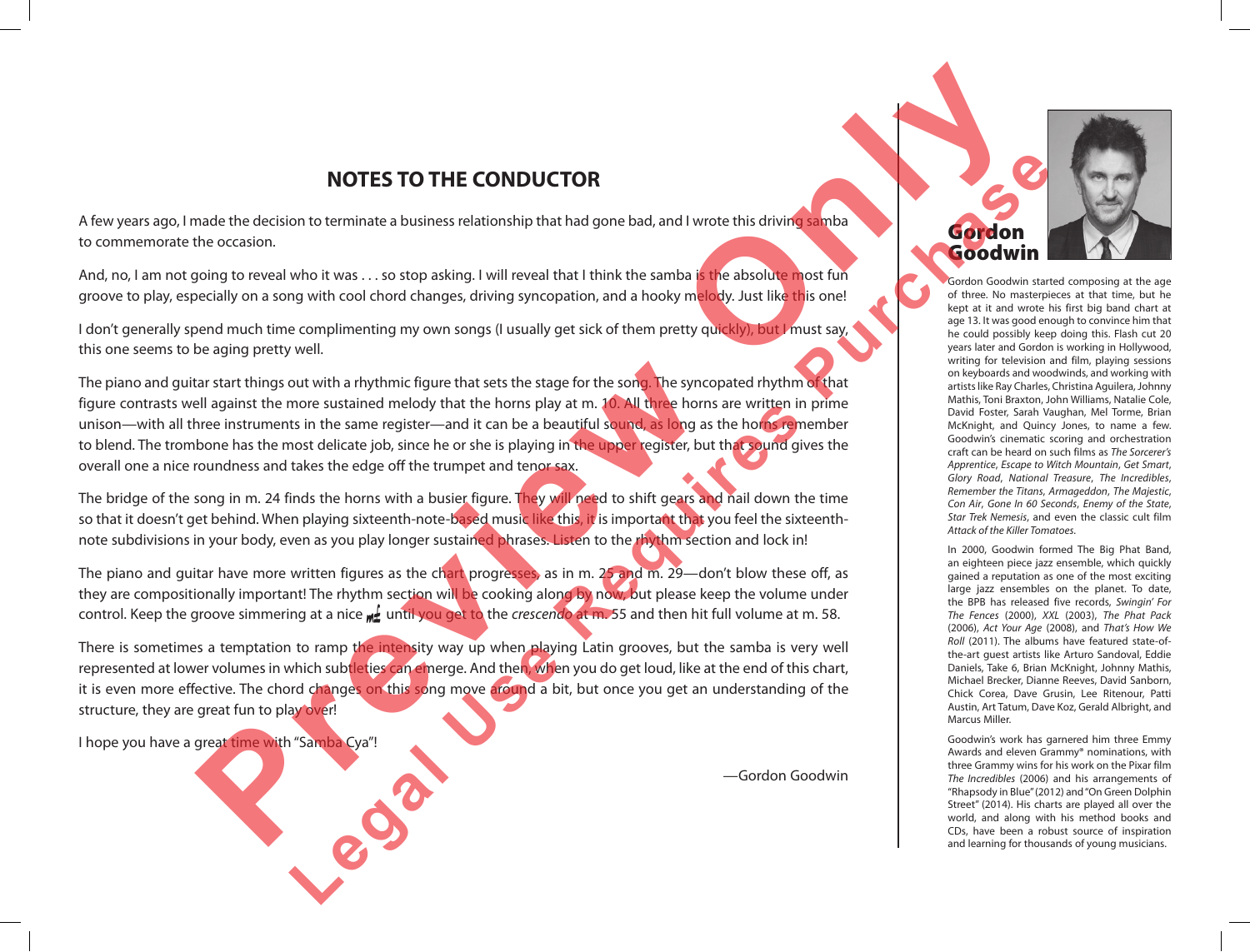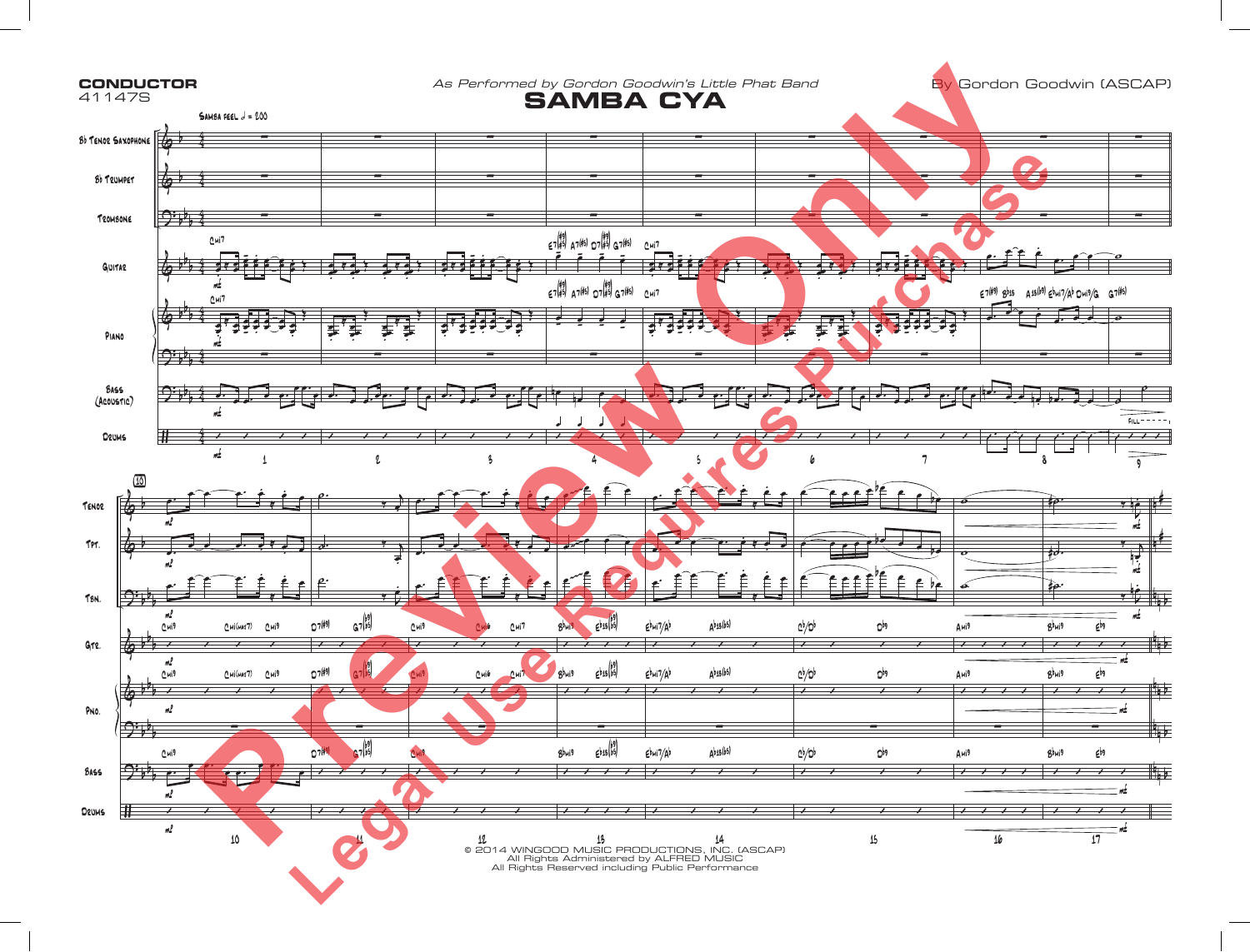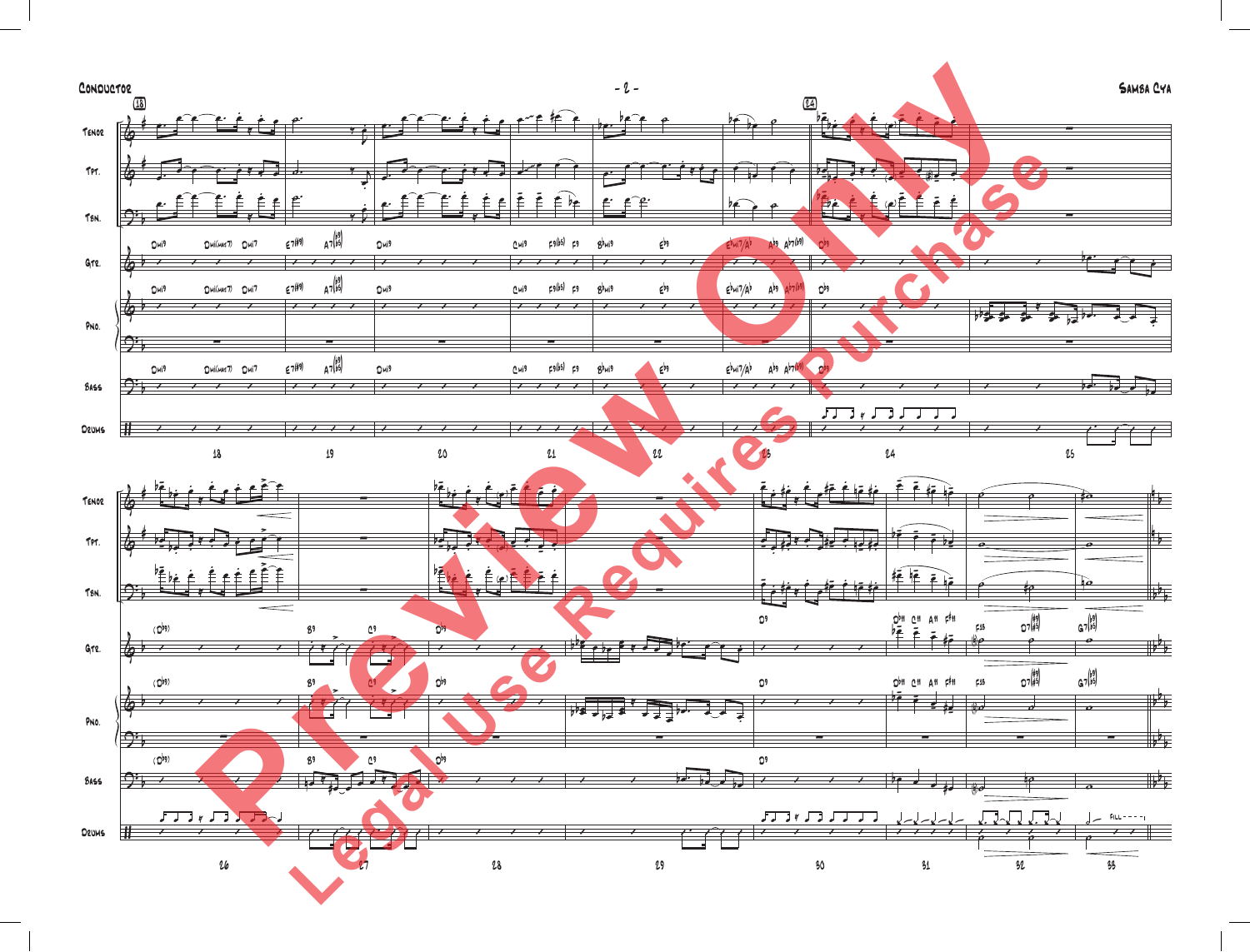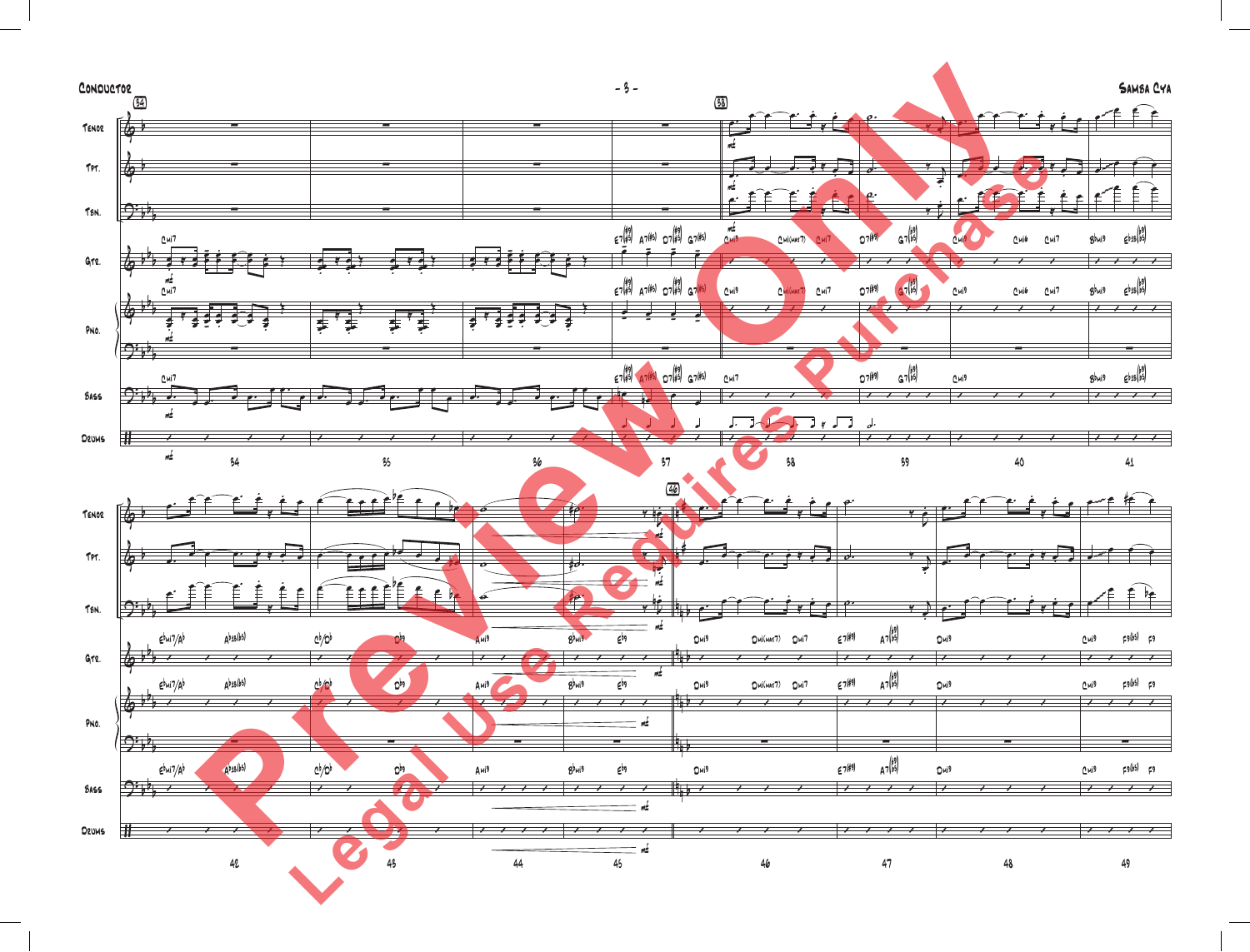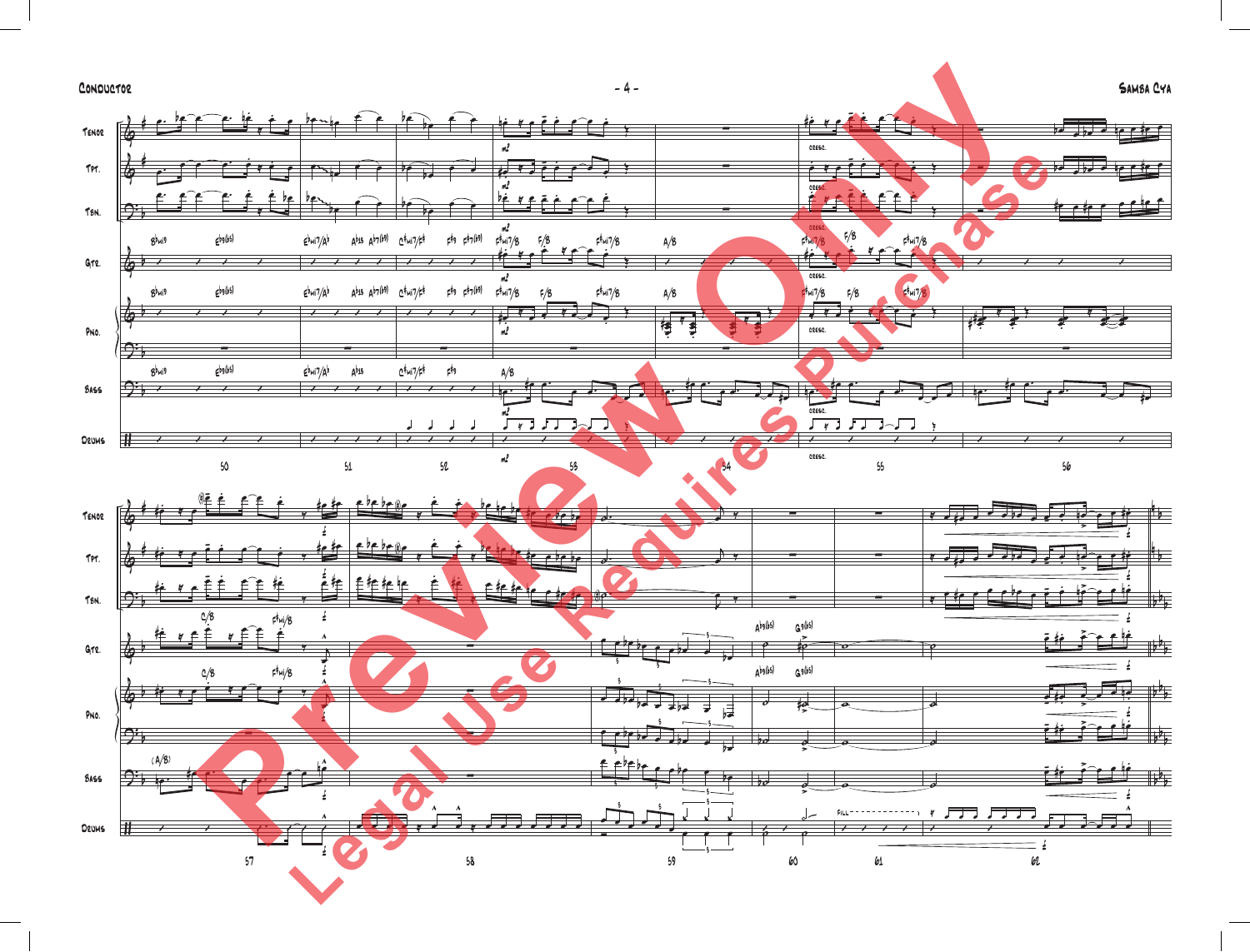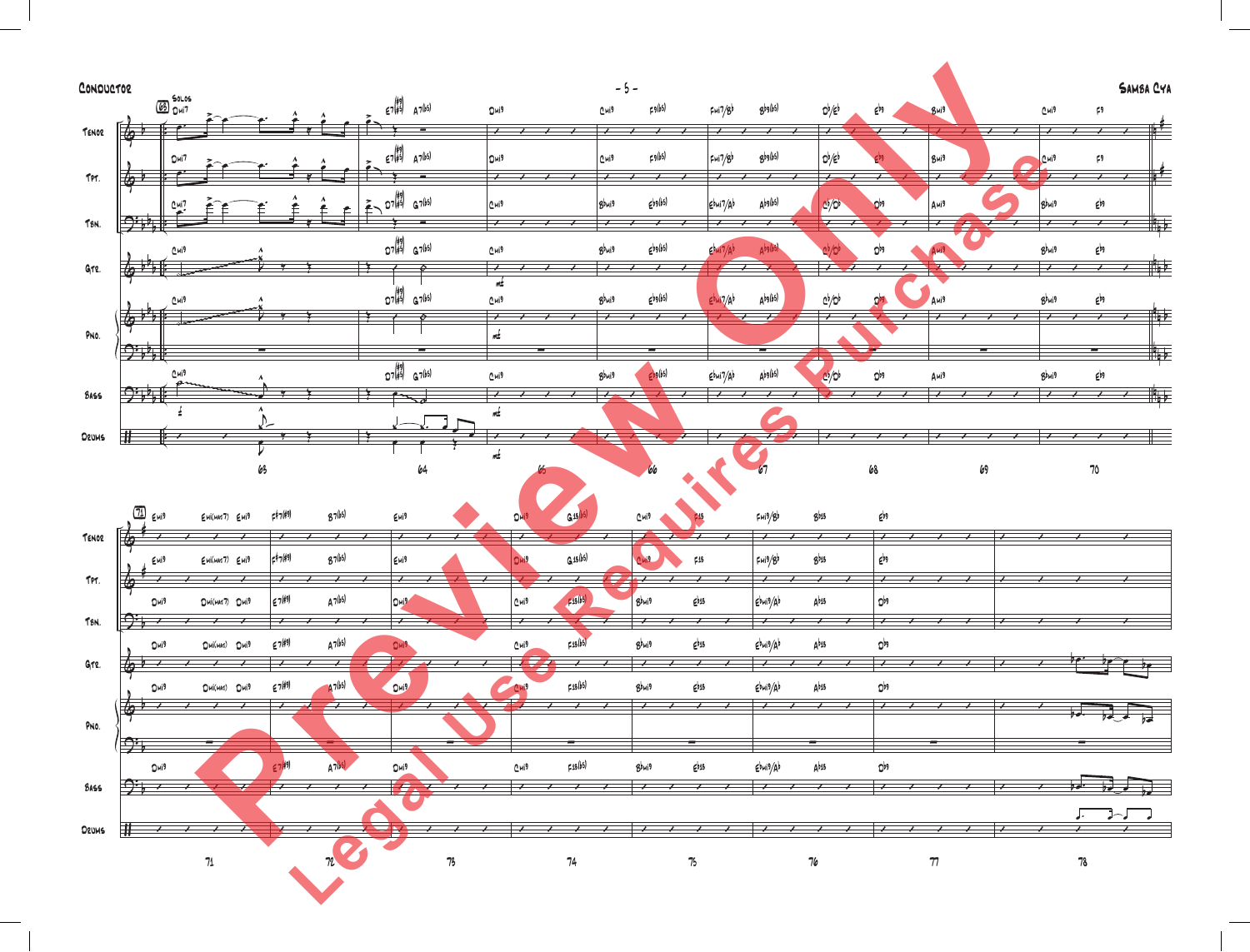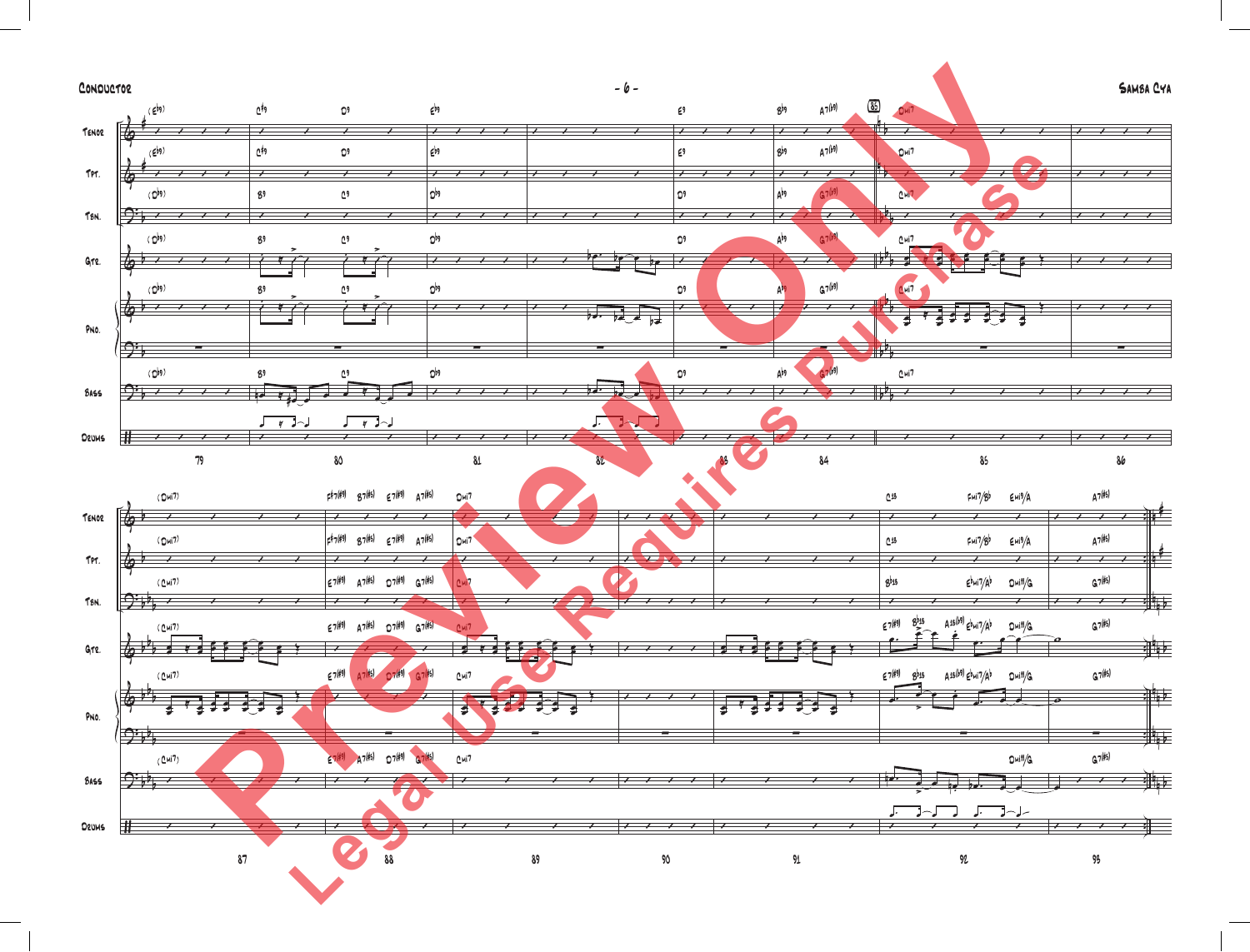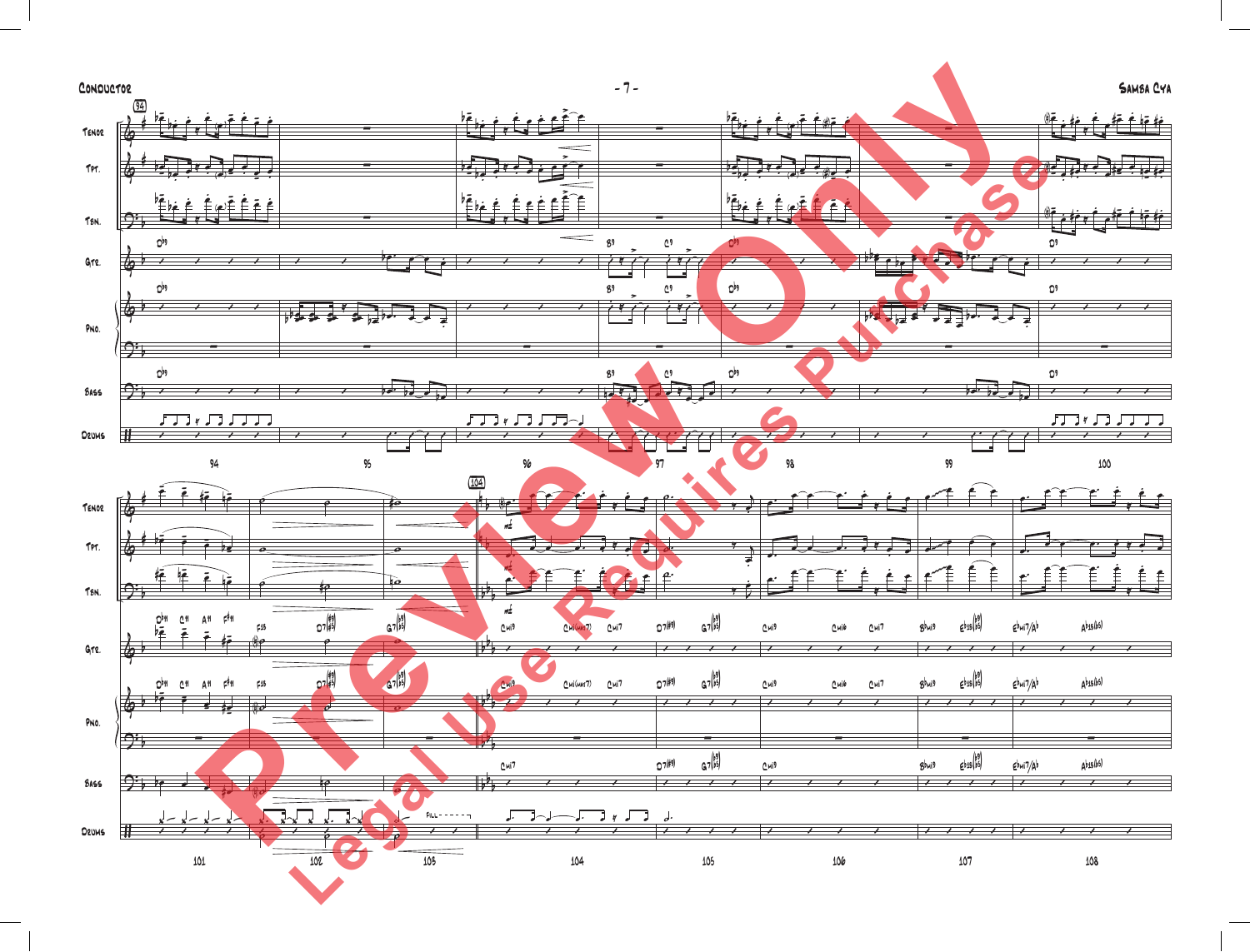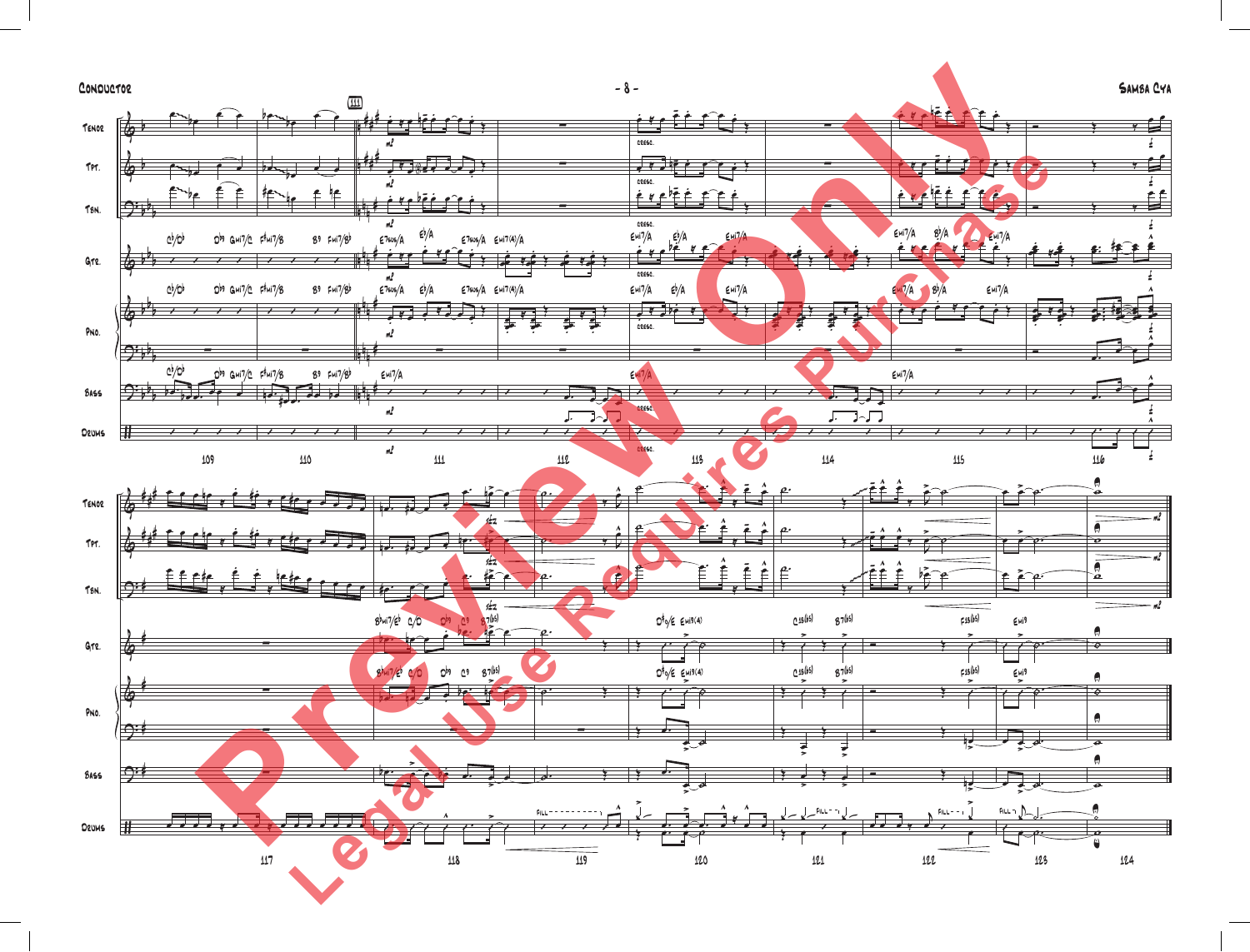